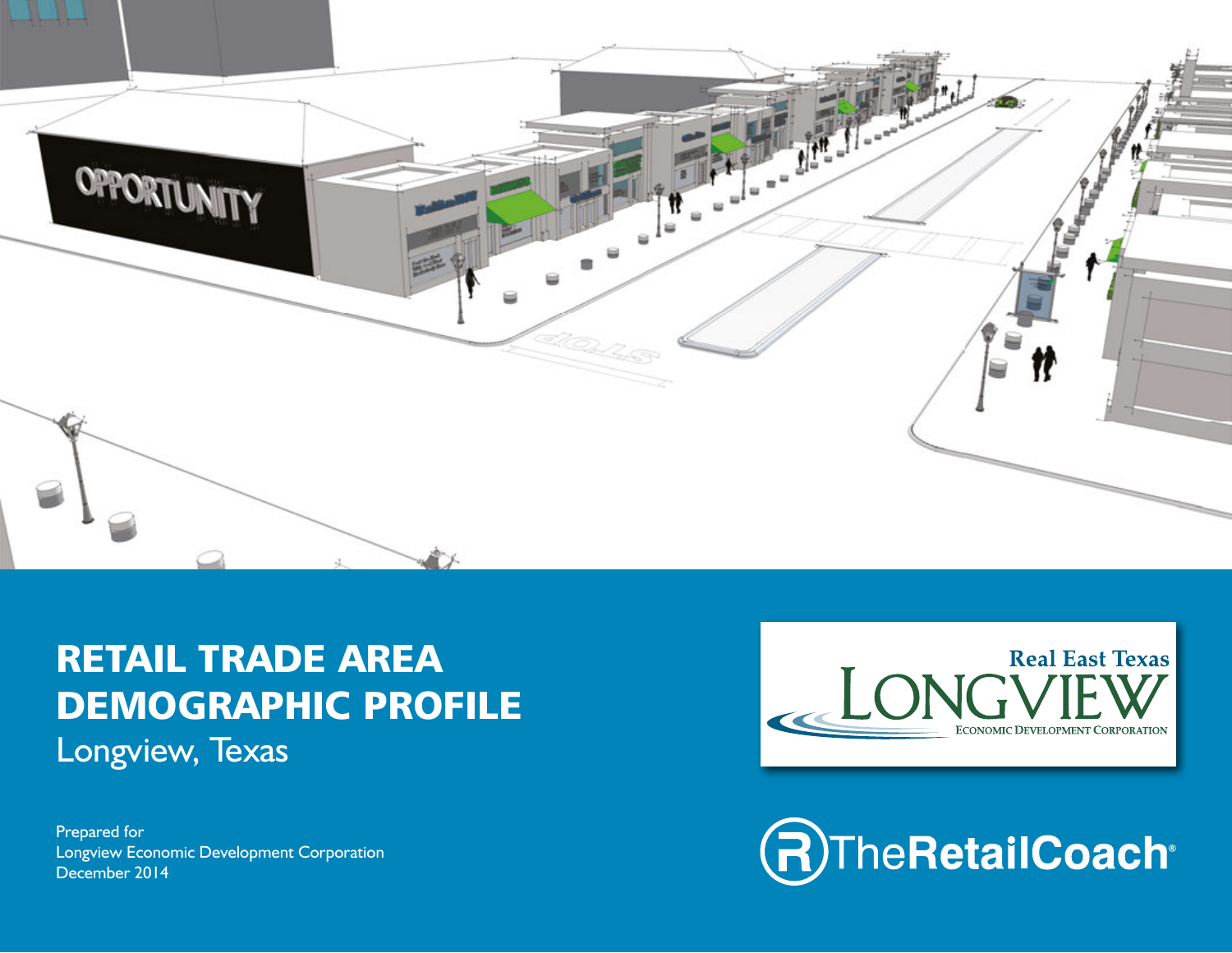#### *Retail Trade Area*

Longview, Texas



## **Real East Texas** 410 North Center Street FCONOMIC DEVELOPMENT CORPORATION TO LATER SET SET SET THE SET SET OF THE SET OF REAL PROPERTY OF THE SET OF THE SET OF THE SET OF THE SET OF THE SET OF THE SET OF THE SET OF THE SET OF THE SET OF THE SET OF THE SET OF THE

#### Contact Information

#### Diana Velazquez, Retail Development Coordinator

Exercise Belizer Marin Contract Contract Contract Contract Contract Contract Contract Contract Contract Contract Contract Contract Contract Contract Contract Contract Contract Contract Contract Contract Contract Contract C Longview Economic Development Corporation Longview, Texas 75601

0 mi 20 40 60 *Phone* 903.753.7878 Diana@LongviewUSA.com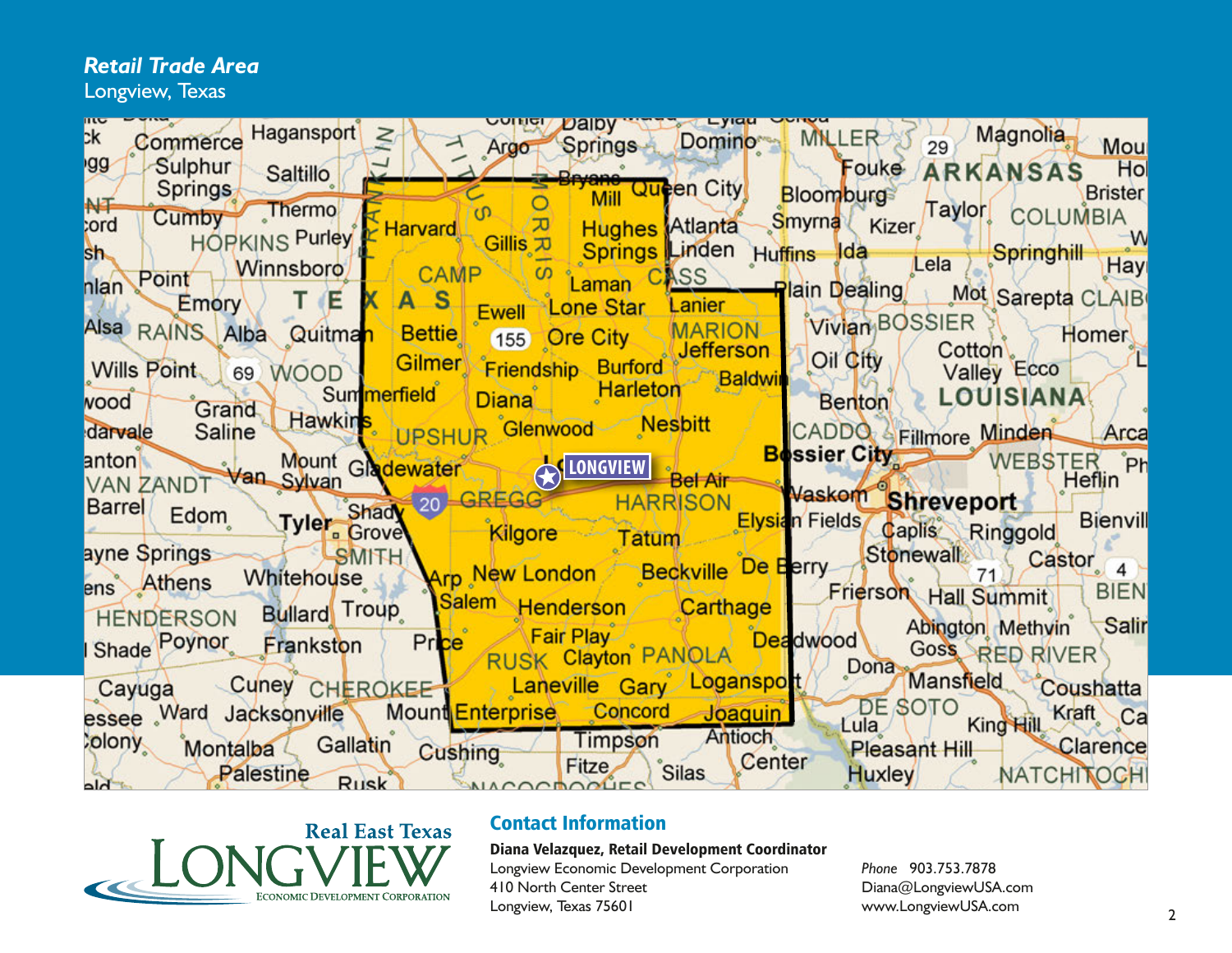Longview, Texas

| <b>DESCRIPTION</b>                                 | <b>DATA</b> | $\frac{9}{0}$ |
|----------------------------------------------------|-------------|---------------|
| Population                                         |             |               |
| 2020 Projection                                    | 426,416     |               |
| 2015 Estimate                                      | 411,661     |               |
| 2010 Census                                        | 401,235     |               |
| 2000 Census                                        | 368,677     |               |
|                                                    |             |               |
| Growth 2015-2020                                   | 3.58%       |               |
| Growth 2010-2015                                   | 2.60%       |               |
| Growth 2000-2010                                   | 8.83%       |               |
|                                                    |             |               |
| 2015 Est. Population by Single-Classification Race | 411,661     |               |
| <b>White Alone</b>                                 | 290,623     | 70.60         |
| <b>Black or African American Alone</b>             | 71,553      | 17.38         |
| Amer. Indian and Alaska Native Alone               | 2,916       | 0.71          |
| Asian Alone                                        | 3.139       | 0.76          |
| Native Hawaiian and Other Pac. Isl. Alone          | 207         | 0.05          |
| Some Other Race Alone                              | 33,528      | 8.14          |
| Two or More Races                                  | 9,695       | 2.36          |
|                                                    |             |               |
| 2015 Est. Population by Hispanic or Latino Origin  | 411,661     |               |
| Not Hispanic or Latino                             | 346,094     | 84.07         |
| Hispanic or Latino:                                | 65,567      | 15.93         |
| Mexican                                            | 59,042      | 90.05         |
| <b>Puerto Rican</b>                                | 719         | 1.10          |
| Cuban                                              | 206         | 0.31          |
| All Other Hispanic or Latino                       | 5,600       | 8.54          |

| <b>DESCRIPTION</b>                                  | <b>DATA</b> | $\frac{0}{0}$ |
|-----------------------------------------------------|-------------|---------------|
| 2015 Est. Hisp. or Latino Pop by Single-Class. Race | 65,567      |               |
| <b>White Alone</b>                                  | 26,968      | 41.13         |
| <b>Black or African American Alone</b>              | 828         | 1.26          |
| American Indian and Alaska Native Alone             | 987         | 1.51          |
| Asian Alone                                         | 73          | 0.11          |
| Native Hawaiian and Other Pacific Islander Alone    | 50          | 0.08          |
| Some Other Race Alone                               | 33,192      | 50.62         |
| Two or More Races                                   | 3,468       | 5.29          |
|                                                     |             |               |
| 2015 Est. Pop by Race, Asian Alone, by Category     | 3,139       |               |
| Chinese, except Taiwanese                           | 204         | 6.50          |
| Filipino                                            | 670         | 21.34         |
| Japanese                                            | 158         | 5.03          |
| Asian Indian                                        | 433         | 13.79         |
| Korean                                              | 483         | 15.39         |
| Vietnamese                                          | 503         | 16.02         |
| Cambodian                                           | 229         | 7.30          |
| Hmong                                               | 0           | 0.00          |
| Laotian                                             | 25          | 0.80          |
| Thai                                                | 84          | 2.68          |
| All Other Asian Races Including 2+ Category         | 351         | 11.18         |
|                                                     |             |               |
| 2015 Est. Population by Ancestry                    | 411,661     |               |
| Arab                                                | 594         | 0.14          |
| Czech                                               | 770         | 0.19          |
| Danish                                              | 392         | 0.10          |
| Dutch                                               | 2,898       | 0.70          |
| English                                             | 26,759      | 6.50          |
| French (except Basque)                              | 7,198       | 1.75          |
| <b>French Canadian</b>                              | 742         | 0.18          |
| German                                              | 28,886      | 7.02          |
| Greek                                               | 211         | 0.05          |

 $\sim$ 

 $\overline{\phantom{a}}$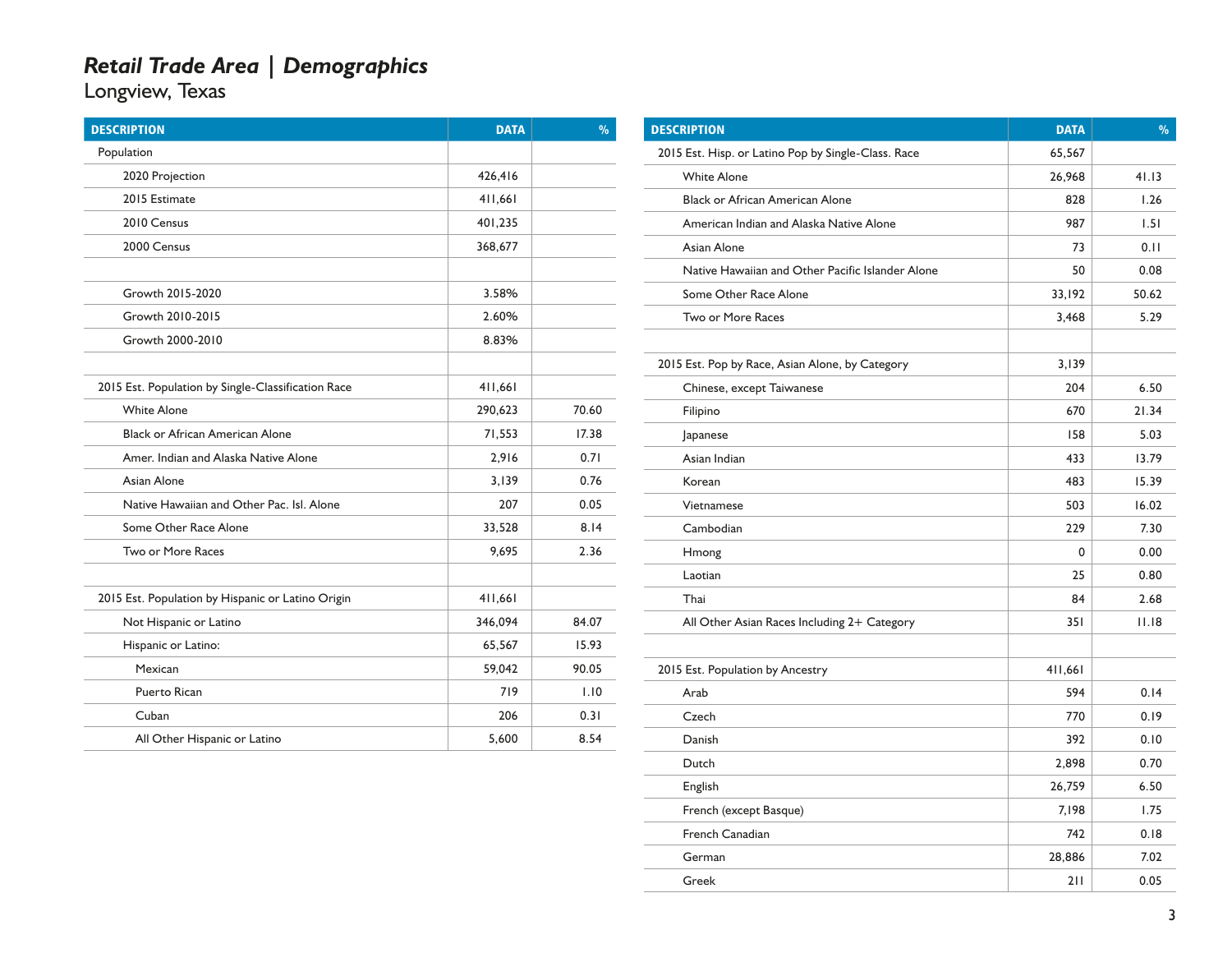Longview, Texas

| <b>DESCRIPTION</b>                              | <b>DATA</b> | $\frac{9}{6}$ | <b>DESCRIPTION</b>          | <b>DATA</b> | $\frac{9}{6}$ |
|-------------------------------------------------|-------------|---------------|-----------------------------|-------------|---------------|
| Hungarian                                       | 110         | 0.03          | 2015 Est. Population by Age | 411,661     |               |
| Irish                                           | 31,462      | 7.64          | Age 0 - 4                   | 28,171      | 6.84          |
| Italian                                         | 4,329       | 1.05          | Age 5 - 9                   | 28,296      | 6.87          |
| Lithuanian                                      | 48          | 0.01          | Age 10 - 14                 | 28,319      | 6.88          |
| United States or American                       | 45,416      | 11.03         | Age 15 - 17                 | 17,147      | 4.17          |
| Norwegian                                       | 766         | 0.19          | Age 18 - 20                 | 17,447      | 4.24          |
| Polish                                          | 1,855       | 0.45          | Age 21 - 24                 | 22,499      | 5.47          |
| Portuguese                                      | 155         | 0.04          | Age 25 - 34                 | 50,395      | 12.24         |
| Russian                                         | 343         | 0.08          | Age 35 - 44                 | 47,879      | II.63         |
| Scottish                                        | 6,469       | 1.57          | Age 45 - 54                 | 51,994      | 12.63         |
| Scotch-Irish                                    | 4,419       | 1.07          | Age 55 - 64                 | 53,022      | 12.88         |
| Slovak                                          | 83          | 0.02          | Age 65 - 74                 | 38,329      | 9.31          |
| Subsaharan African                              | 4,380       | 1.06          | Age 75 - 84                 | 20,263      | 4.92          |
| Swedish                                         | 1,207       | 0.29          | Age 85 and over             | 7,900       | 1.92          |
| Swiss                                           | 202         | 0.05          |                             |             |               |
| Ukrainian                                       | 62          | 0.02          | Age 16 and over             | 321,264     | 78.04         |
| Welsh                                           | 1,303       | 0.32          | Age 18 and over             | 309,728     | 75.24         |
| West Indian (except Hisp. groups)               | 736         | 0.18          | Age 21 and over             | 292,281     | 71.00         |
| Other ancestries                                | 171,529     | 41.67         | Age 65 and over             | 66,492      | 16.15         |
| Ancestry Unclassified                           | 68,335      | 16.60         |                             |             |               |
|                                                 |             |               | 2015 Est. Median Age        | 37.8        |               |
| 2015 Est. Pop Age 5+ by Language Spoken at Home | 383,490     |               | 2015 Est. Average Age       | 38.8        |               |
| Speak Only English at Home                      | 332,509     | 86.71         |                             |             |               |
| Speak Asian/Pac. Isl. Lang. at Home             | 2,218       | 0.58          |                             |             |               |
| Speak IndoEuropean Language at Home             | 2,274       | 0.59          |                             |             |               |
| Speak Spanish at Home                           | 45,961      | 11.98         |                             |             |               |
| Speak Other Language at Home                    | 528         | 0.14          |                             |             |               |
|                                                 |             |               |                             |             |               |
| 2015 Est. Population by Sex                     | 411,661     |               |                             |             |               |
| Male                                            | 204,201     | 49.60         |                             |             |               |
| Female                                          | 207,460     | 50.40         |                             |             |               |

 $\overline{\phantom{a}}$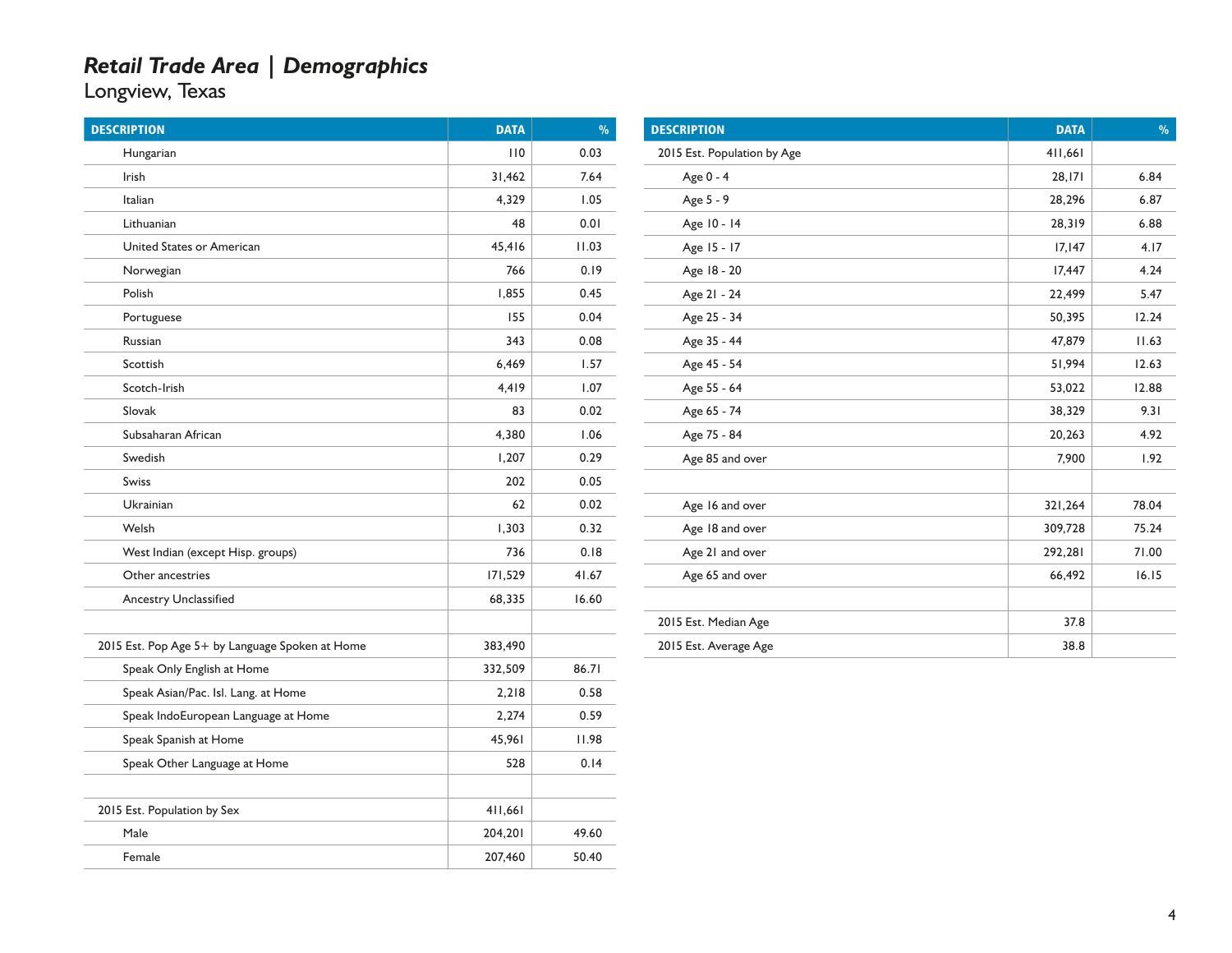| <b>DESCRIPTION</b>                 | <b>DATA</b> | $\frac{0}{0}$ |
|------------------------------------|-------------|---------------|
| 2015 Est. Male Population by Age   | 204,201     |               |
| Age 0 - 4                          | 14,381      | 7.04          |
| Age 5 - 9                          | 14,450      | 7.08          |
| Age 10 - 14                        | 14,535      | 7.12          |
| Age 15 - 17                        | 8,895       | 4.36          |
| Age 18 - 20                        | 9,266       | 4.54          |
| Age 21 - 24                        | 11,837      | 5.80          |
| Age 25 - 34                        | 25,515      | 12.50         |
| Age 35 - 44                        | 24,127      | 11.82         |
| Age 45 - 54                        | 25,707      | 12.59         |
| Age 55 - 64                        | 25,870      | 12.67         |
| Age 65 - 74                        | 18,135      | 8.88          |
| Age 75 - 84                        | 8,798       | 4.31          |
| Age 85 and over                    | 2,685       | 1.31          |
|                                    |             |               |
| 2015 Est. Median Age, Male         | 36.3        |               |
| 2015 Est. Average Age, Male        | 37.7        |               |
|                                    |             |               |
| 2015 Est. Female Population by Age | 207,460     |               |
| Age 0 - 4                          | 13,790      | 6.65          |
| Age 5 - 9                          | 13,846      | 6.67          |
| Age 10 - 14                        | 13,784      | 6.64          |
| Age 15 - 17                        | 8,252       | 3.98          |
| Age 18 - 20                        | 8,182       | 3.94          |
| Age 21 - 24                        | 10,662      | 5.14          |
| Age 25 - 34                        | 24,880      | 11.99         |
| Age 35 - 44                        | 23,753      | 11.45         |
| Age 45 - 54                        | 26,287      | 12.67         |
| Age 55 - 64                        | 27,152      | 13.09         |
| Age 65 - 74                        | 20,194      | 9.73          |
| Age 75 - 84                        | 11,465      | 5.53          |
| Age 85 and over                    | 5,214       | 2.51          |

| <b>DESCRIPTION</b>                                | <b>DATA</b> | $\frac{9}{6}$ |
|---------------------------------------------------|-------------|---------------|
| 2015 Est. Median Age, Female                      | 39.4        |               |
| 2015 Est. Average Age, Female                     | 39.9        |               |
|                                                   |             |               |
| 2015 Est. Pop Age 15+ by Marital Status           | 326,875     |               |
| <b>Total, Never Married</b>                       | 86,485      | 26.46         |
| Males, Never Married                              | 48,370      | 14.80         |
| Females, Never Married                            | 38,115      | 11.66         |
| Married, Spouse present                           | 154,343     | 47.22         |
| Married, Spouse absent                            | 20,371      | 6.23          |
| Widowed                                           | 25,102      | 7.68          |
| Males Widowed                                     | 5,660       | 1.73          |
| <b>Females Widowed</b>                            | 19,441      | 5.95          |
| Divorced                                          | 40,575      | 12.41         |
| Males Divorced                                    | 18,472      | 5.65          |
| <b>Females Divorced</b>                           | 22,103      | 6.76          |
|                                                   |             |               |
| 2015 Est. Pop Age 25+ by Edu. Attainment          | 269,782     |               |
| Less than 9th grade                               | 20,556      | 7.62          |
| Some High School, no diploma                      | 29,979      | 11.11         |
| High School Graduate (or GED)                     | 86,935      | 32.22         |
| Some College, no degree                           | 69,767      | 25.86         |
| Associate Degree                                  | 19,359      | 7.18          |
| Bachelor's Degree                                 | 29,161      | 10.81         |
| Master's Degree                                   | 10,236      | 3.79          |
| Professional School Degree                        | 2,084       | 0.77          |
| Doctorate Degree                                  | 1,703       | 0.63          |
|                                                   |             |               |
| 2015 Est. Pop Age 25+ by Edu. Attain., Hisp./Lat. | 30,542      |               |
| No High School Diploma                            | 18,080      | 59.20         |
| High School Graduate                              | 6,233       | 20.41         |
| Some College or Associate's Degree                | 4,737       | 15.51         |
| Bachelor's Degree or Higher                       | 1,492       | 4.89          |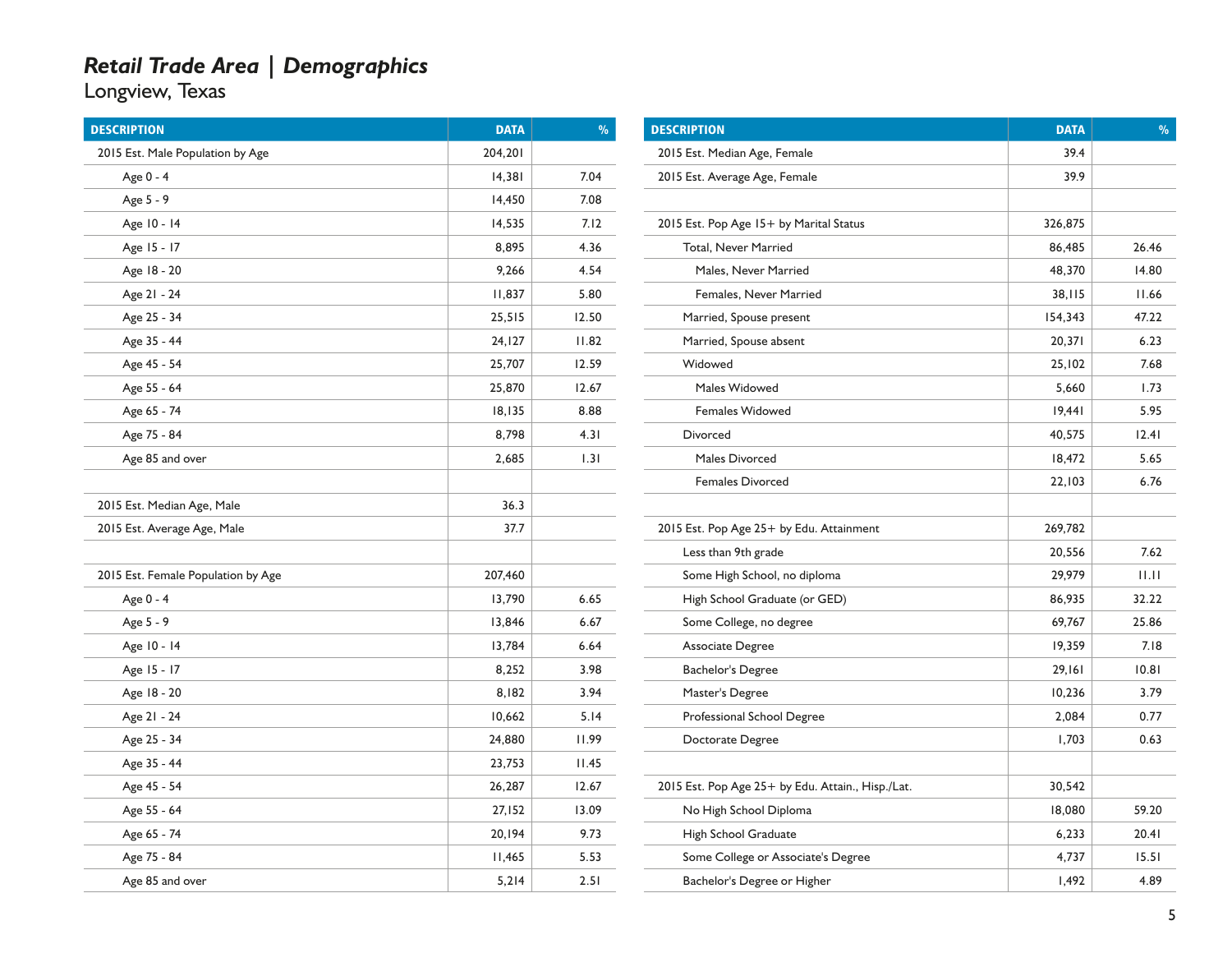| <b>DESCRIPTION</b>                     | <b>DATA</b> | $\%$  |
|----------------------------------------|-------------|-------|
| Households                             |             |       |
| 2020 Projection                        | 159,106     |       |
| 2015 Estimate                          | 153,548     |       |
| 2010 Census                            | 150,108     |       |
| 2000 Census                            | 139,325     |       |
|                                        |             |       |
| Growth 2015-2020                       | 3.62%       |       |
| Growth 2010-2015                       | 2.29%       |       |
| Growth 2000-2010                       | 7.74%       |       |
|                                        |             |       |
| 2015 Est. Households by Household Type | 153,548     |       |
| <b>Family Households</b>               | 108,505     | 70.67 |
| Nonfamily Households                   | 45,044      | 29.34 |
|                                        |             |       |
| 2015 Est. Group Quarters Population    | 14,066      |       |
|                                        |             |       |
| 2015 HHs by Ethnicity, Hispanic/Latino | 15,484      | 10.08 |
|                                        |             |       |
| 2015 Est. Households by HH Income      | 153,548     |       |
| Income $<$ \$15,000                    | 21,897      | 14.26 |
| Income \$15,000 - \$24,999             | 19,297      | 12.57 |
| Income \$25,000 - \$34,999             | 17,582      | II.45 |
| Income \$35,000 - \$49,999             | 24,171      | 15.74 |
| Income \$50,000 - \$74,999             | 28,107      | 18.31 |
| Income \$75,000 - \$99,999             | 17,407      | 11.34 |
| Income \$100,000 - \$124,999           | 10,263      | 6.68  |
| Income \$125,000 - \$149,999           | 5,931       | 3.86  |
| Income \$150,000 - \$199,999           | 4,848       | 3.16  |
| Income \$200,000 - \$249,999           | 1,732       | 1.13  |
| Income \$250,000 - \$499,999           | 1,766       | 1.15  |
| Income \$500,000+                      | 548         | 0.36  |

| <b>DESCRIPTION</b>                                 | <b>DATA</b> | $\frac{0}{0}$ |
|----------------------------------------------------|-------------|---------------|
| 2015 Est. Average Household Income                 | \$61,468    |               |
| 2015 Est. Median Household Income                  | \$46,170    |               |
|                                                    |             |               |
| 2015 Median HH Inc. by Single-Class. Race or Eth.  |             |               |
| <b>White Alone</b>                                 | 51.262      |               |
| <b>Black or African American Alone</b>             | 28,682      |               |
| American Indian and Alaska Native Alone            | 46,594      |               |
| Asian Alone                                        | 55,650      |               |
| Native Hawaiian and Other Pacific Islander Alone   | 48,479      |               |
| Some Other Race Alone                              | 42,454      |               |
| <b>Two or More Races</b>                           | 40,648      |               |
|                                                    |             |               |
| Hispanic or Latino                                 | 40,257      |               |
| Not Hispanic or Latino                             | 46,967      |               |
|                                                    |             |               |
| 2015 Est. Family HH Type by Presence of Own Child. | 108,505     |               |
| Married-Couple Family, own children                | 30,498      | 28.11         |
| Married-Couple Family, no own children             | 49,340      | 45.47         |
| Male Householder, own children                     | 3.809       | 3.51          |
| Male Householder, no own children                  | 3.985       | 3.67          |
| Female Householder, own children                   | 11,185      | 10.31         |
| Female Householder, no own children                | 9,687       | 8.93          |
|                                                    |             |               |
| 2015 Est. Households by Household Size             | 153,548     |               |
| I-person                                           | 39,136      | 25.49         |
| 2-person                                           | 52,261      | 34.04         |
| 3-person                                           | 25,078      | 16.33         |
| 4-person                                           | 19,566      | 12.74         |
| 5-person                                           | 10,253      | 6.68          |
| 6-person                                           | 4,241       | 2.76          |
| 7-or-more-person                                   | 3,013       | 1.96          |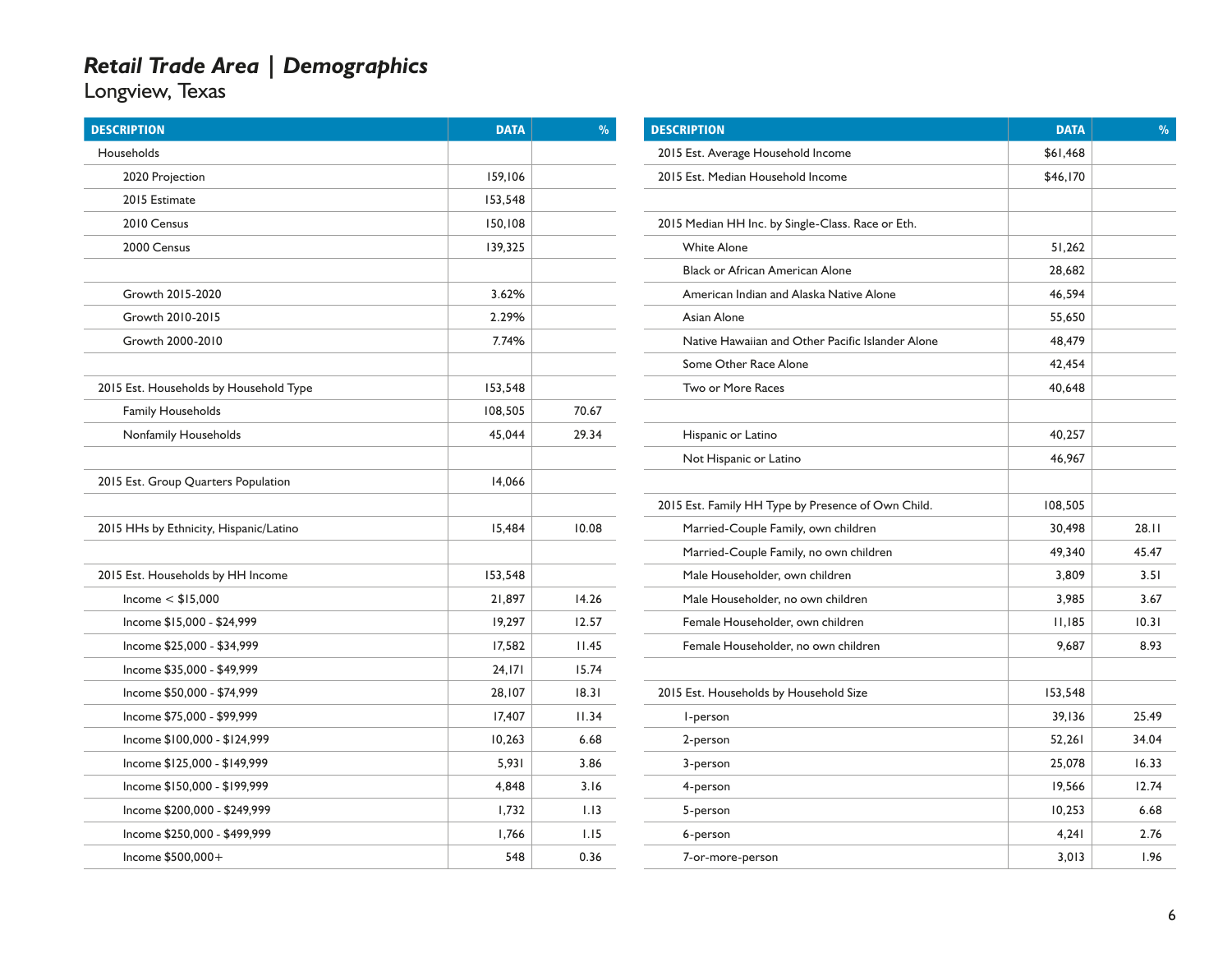Longview, Texas

| <b>DESCRIPTION</b>                                  | <b>DATA</b> | $\frac{9}{6}$ | <b>DESCRIPTION</b>                                 | <b>DATA</b> | $\overline{\mathbf{0}}$ |
|-----------------------------------------------------|-------------|---------------|----------------------------------------------------|-------------|-------------------------|
| 2015 Est. Average Household Size                    | 2.59        |               | Family Households                                  |             |                         |
|                                                     |             |               | 2020 Projection                                    | 112,455     |                         |
| 2015 Est. Households by Presence of People Under 18 | 153,548     |               | 2015 Estimate                                      | 108,505     |                         |
| Households with I or More People under Age 18:      | 53,307      | 34.72         | 2010 Census                                        | 106,058     |                         |
| Married-Couple Family                               | 34,138      | 64.04         | 2000 Census                                        | 100,534     |                         |
| Other Family, Male Householder                      | 4,683       | 8.78          |                                                    |             |                         |
| Other Family, Female Householder                    | 13,996      | 26.26         | Growth 2015-2020                                   | 3.64%       |                         |
| Nonfamily, Male Householder                         | 373         | 0.70          | Growth 2010-2015                                   | 2.31%       |                         |
| Nonfamily, Female Householder                       | 117         | 0.22          | Growth 2000-2010                                   | 5.49%       |                         |
| Households with No People under Age 18:             | 100,241     | 65.28         | 2015 Est. Families by Poverty Status               | 108,505     |                         |
| Married-Couple Family                               | 45.705      | 45.60         | 2015 Families at or Above Poverty                  | 94.171      | 86.79                   |
| Other Family, Male Householder                      | 3,114       | 3.11          | 2015 Families at or Above Poverty with Children    | 40.421      | 37.25                   |
| Other Family, Female Householder                    | 6,877       | 6.86          |                                                    |             |                         |
| Nonfamily, Male Householder                         | 20,928      | 20.88         | 2015 Families Below Poverty                        | 14,333      | 13.21                   |
| Nonfamily, Female Householder                       | 23,617      | 23.56         | 2015 Families Below Poverty with Children          | 11,700      | 10.78                   |
| 2015 Est. Households by Number of Vehicles          | 153,548     |               | 2015 Est. Pop Age 16+ by Employment Status         | 321,264     |                         |
| No Vehicles                                         | 8,904       | 5.80          | In Armed Forces                                    | 16          | 0.00                    |
| I Vehicle                                           | 50,541      | 32.92         | Civilian - Employed                                | 174,208     | 54.23                   |
| 2 Vehicles                                          | 61,691      | 40.18         | Civilian - Unemployed                              | 15,242      | 4.74                    |
| 3 Vehicles                                          | 23,595      | 15.37         | Not in Labor Force                                 | 131,798     | 41.02                   |
| 4 Vehicles                                          | 6,614       | 4.31          |                                                    |             |                         |
| 5 or more Vehicles                                  | 2,203       | 1.43          | 2015 Est. Civ. Employed Pop 16+ by Class of Worker | 176,224     |                         |
|                                                     |             |               | For-Profit Private Workers                         | 127,329     | 72.25                   |
| 2015 Est. Average Number of Vehicles                | 1.9         |               | Non-Profit Private Workers                         | 9,816       | 5.57                    |
|                                                     |             |               | <b>Local Government Workers</b>                    | 11,413      | 6.48                    |

State Government Workers 19,228 5.24 Federal Government Workers 1,795 1.02 Self-Employed Workers 16,411 9.31 Unpaid Family Workers 232 232 0.13

DESCRIPTION DATA %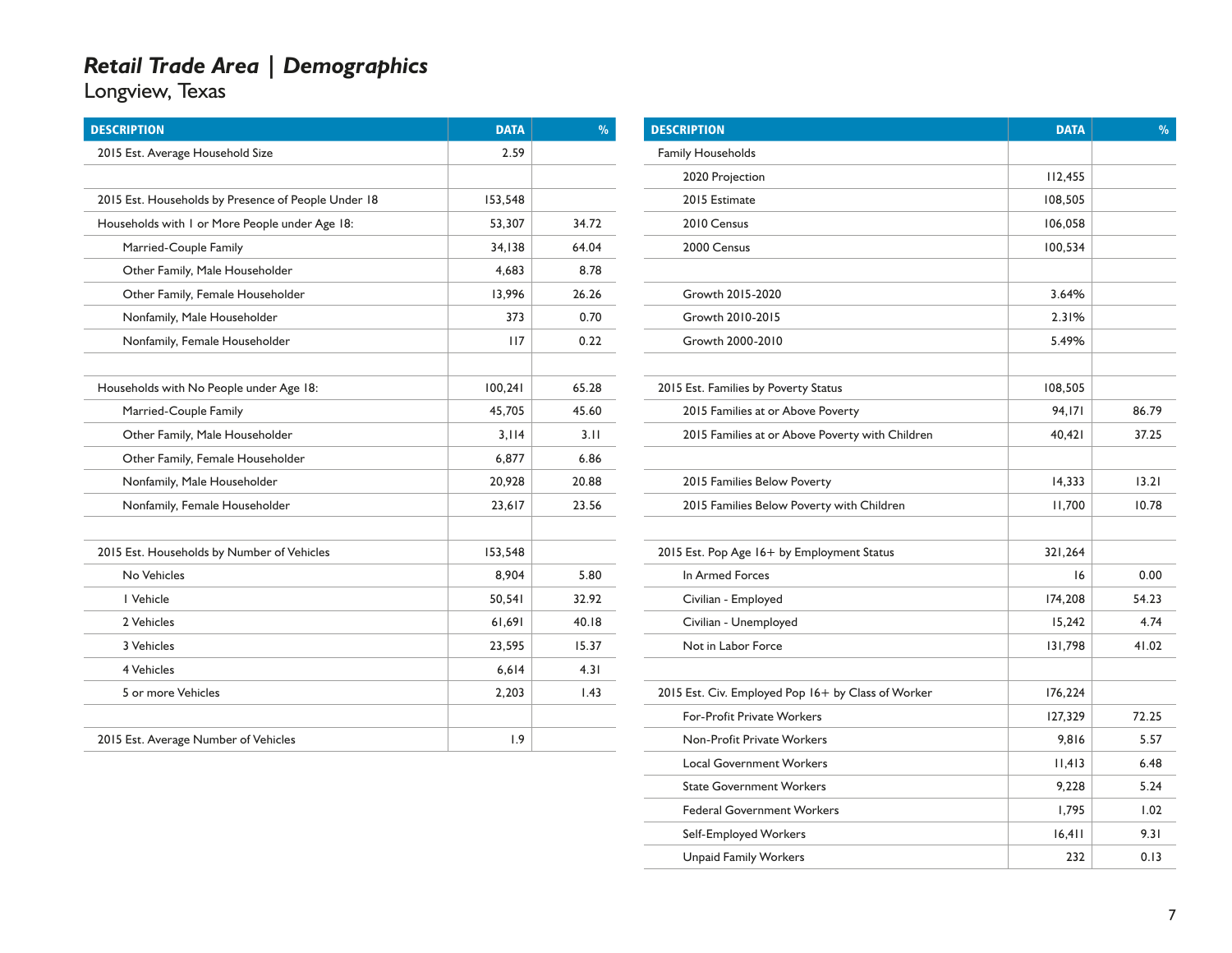| <b>DESCRIPTION</b>                             | <b>DATA</b> | $\frac{9}{6}$ |
|------------------------------------------------|-------------|---------------|
| 2015 Est. Civ. Employed Pop 16+ by Occupation  | 176,224     |               |
| Architect/Engineer                             | 2,446       | 1.39          |
| Arts/Entertainment/Sports                      | 1,525       | 0.87          |
| <b>Building Grounds Maintenance</b>            | 7,784       | 4.42          |
| <b>Business/Financial Operations</b>           | 4.652       | 2.64          |
| Community/Social Services                      | 2,509       | 1.42          |
| Computer/Mathematical                          | 1.011       | 0.57          |
| Construction/Extraction                        | 15.804      | 8.97          |
| Education/Training/Library                     | 10,145      | 5.76          |
| Farming/Fishing/Forestry                       | 1,650       | 0.94          |
| Food Prep/Serving                              | 8,817       | 5.00          |
| Health Practitioner/Technician                 | 9,122       | 5.18          |
| Healthcare Support                             | 4,969       | 2.82          |
| Maintenance Repair                             | 8,769       | 4.98          |
| Legal                                          | 1,229       | 0.70          |
| Life/Physical/Social Science                   | 1,075       | 0.61          |
| Management                                     | 12,987      | 7.37          |
| Office/Admin. Support                          | 22,336      | 12.67         |
| Production                                     | 16, 138     | 9.16          |
| <b>Protective Services</b>                     | 3.542       | 2.01          |
| Sales/Related                                  | 18.526      | 10.51         |
| Personal Care/Service                          | 6,008       | 3.41          |
| <b>Transportation/Moving</b>                   | 15,178      | 8.61          |
|                                                |             |               |
| 2015 Est. Pop 16+ by Occupation Classification | 176,224     |               |
| <b>Blue Collar</b>                             | 55,889      | 31.71         |
| <b>White Collar</b>                            | 87,565      | 49.69         |
| Service and Farm                               | 32,770      | 18.60         |
|                                                |             |               |

| <b>DESCRIPTION</b>                                 | <b>DATA</b> | $\frac{0}{0}$ |
|----------------------------------------------------|-------------|---------------|
| 2015 Est. Workers Age 16+ by Transp. to Work       | 171,718     |               |
| Drove Alone                                        | 142,430     | 82.94         |
| Car Pooled                                         | 18,669      | 10.87         |
| <b>Public Transportation</b>                       | 550         | 0.32          |
| Walked                                             | 2,365       | 1.38          |
| Bicycle                                            | 283         | 0.16          |
| <b>Other Means</b>                                 | 2,075       | 1.21          |
| Worked at Home                                     | 5,346       | 3.11          |
|                                                    |             |               |
| 2015 Est. Workers Age 16+ by Travel Time to Work * |             |               |
| Less than 15 Minutes                               | 60,456      |               |
| 15 - 29 Minutes                                    | 57,824      |               |
| 30 - 44 Minutes                                    | 27,049      |               |
| <b>45 - 59 Minutes</b>                             | 10,011      |               |
| 60 or more Minutes                                 | 10,739      |               |
|                                                    |             |               |
| 2015 Est. Avg. Travel Time to Work in Minutes      | 24.75       |               |
|                                                    |             |               |
| 2015 Est. Occupied Housing Units by Tenure         | 153,548     |               |
| Owner Occupied                                     | 109,407     | 71.25         |
| Renter Occupied                                    | 44,141      | 28.75         |
|                                                    |             |               |
| 2015 Owner Occ. HUs: Avg. Length of Residence      | 16.8        |               |
|                                                    |             |               |
| 2015 Renter Occ. HUs: Avg. Length of Residence     | 8.0         |               |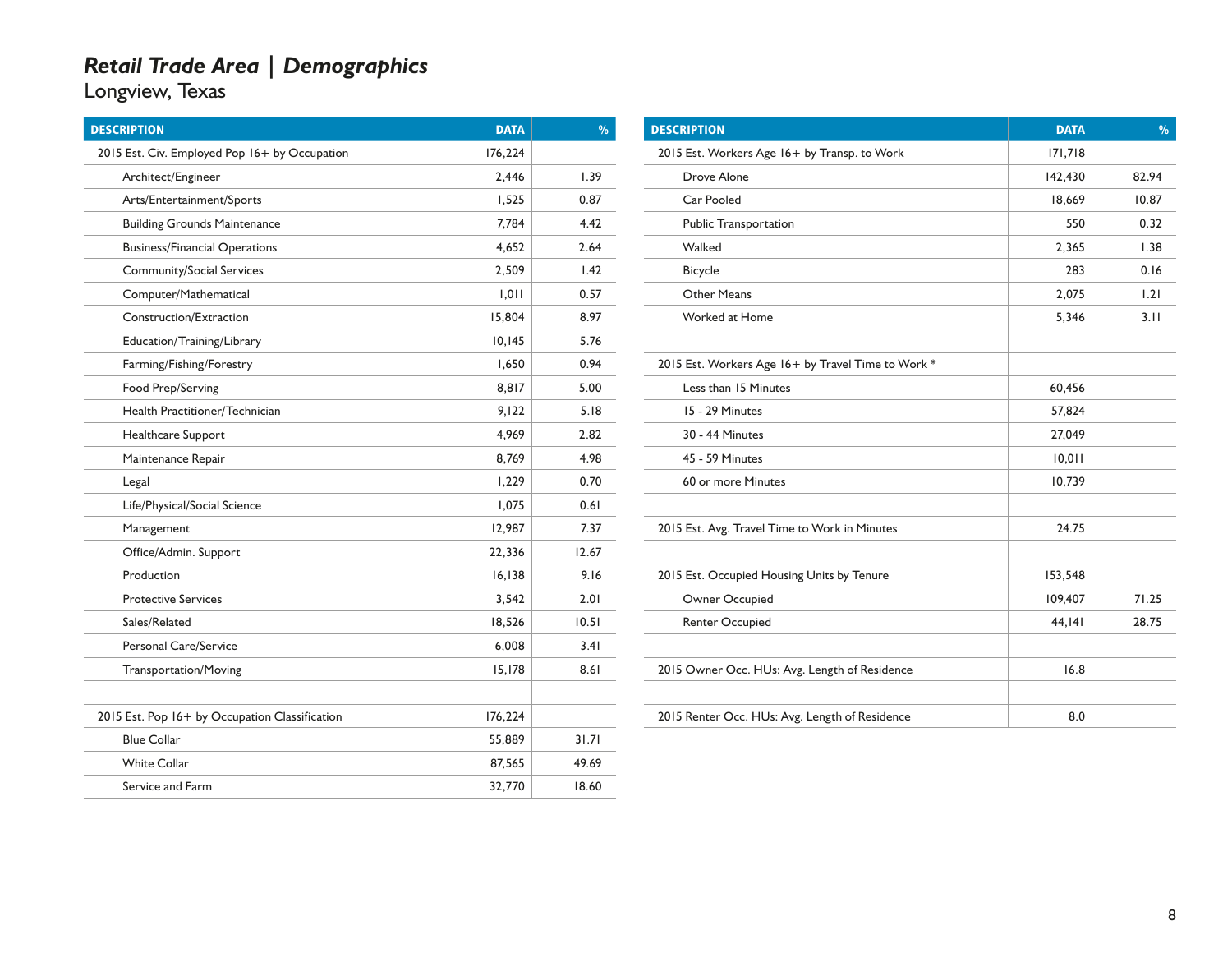| <b>DESCRIPTION</b>                                | <b>DATA</b> | $\frac{9}{0}$ |
|---------------------------------------------------|-------------|---------------|
| 2015 Est. Owner-Occupied Housing Units by Value   | 109,407     |               |
| Value Less than \$20,000                          | 7,428       | 6.79          |
| Value \$20,000 - \$39,999                         | 9.944       | 9.09          |
| Value \$40,000 - \$59,999                         | 10,312      | 9.43          |
| Value \$60,000 - \$79,999                         | 12,050      | 11.01         |
| Value \$80,000 - \$99,999                         | 12,462      | 11.39         |
| Value \$100,000 - \$149,999                       | 20,625      | 18.85         |
| Value \$150,000 - \$199,999                       | 15,413      | 14.09         |
| Value \$200,000 - \$299,999                       | 12,256      | 11.20         |
| Value \$300,000 - \$399,999                       | 4,421       | 4.04          |
| Value \$400,000 - \$499,999                       | 1,972       | 1.80          |
| Value \$500,000 - \$749,999                       | 1,369       | 1.25          |
| Value \$750,000 - \$999,999                       | 413         | 0.38          |
| Value \$1,000,000 or more                         | 743         | 0.68          |
| 2015 Est. Median All Owner-Occupied Housing Value | \$106,080   |               |
| 2015 Est. Housing Units by Units in Structure     | 174,698     |               |
| <b>I Unit Attached</b>                            | 2,346       | 1.34          |
| <b>I Unit Detached</b>                            | 122,426     | 70.08         |
| 2 Units                                           | 5,248       | 3.00          |
| 3 or 4 Units                                      | 3,946       | 2.26          |
| 5 to 19 Units                                     | 7,668       | 4.39          |
| 20 to 49 Units                                    | 1,426       | 0.82          |
| 50 or More Units                                  | 1,709       | 0.98          |
| Mobile Home or Trailer                            | 29,456      | 16.86         |
| Boat, RV, Van, etc.                               | 473         | 0.27          |

| <b>DESCRIPTION</b>                              | <b>DATA</b> | $\frac{0}{0}$ |
|-------------------------------------------------|-------------|---------------|
| 2015 Est. Housing Units by Year Structure Built | 174,698     |               |
| Housing Units Built 2010 or later               | 5.400       | 3.09          |
| Housing Units Built 2000 to 2009                | 21,976      | 12.58         |
| Housing Units Built 1990 to 1999                | 25,331      | 14.50         |
| Housing Units Built 1980 to 1989                | 29,937      | 17.14         |
| Housing Units Built 1970 to 1979                | 35,820      | 20.50         |
| Housing Units Built 1960 to 1969                | 20,045      | 11.47         |
| Housing Units Built 1950 to 1959                | 17,802      | 10.19         |
| Housing Units Built 1940 to 1949                | 8,738       | 5.00          |
| Housing Unit Built 1939 or Earlier              | 9,650       | 5.52          |
|                                                 |             |               |
| 2015 Est. Median Year Structure Built**         | 1979        |               |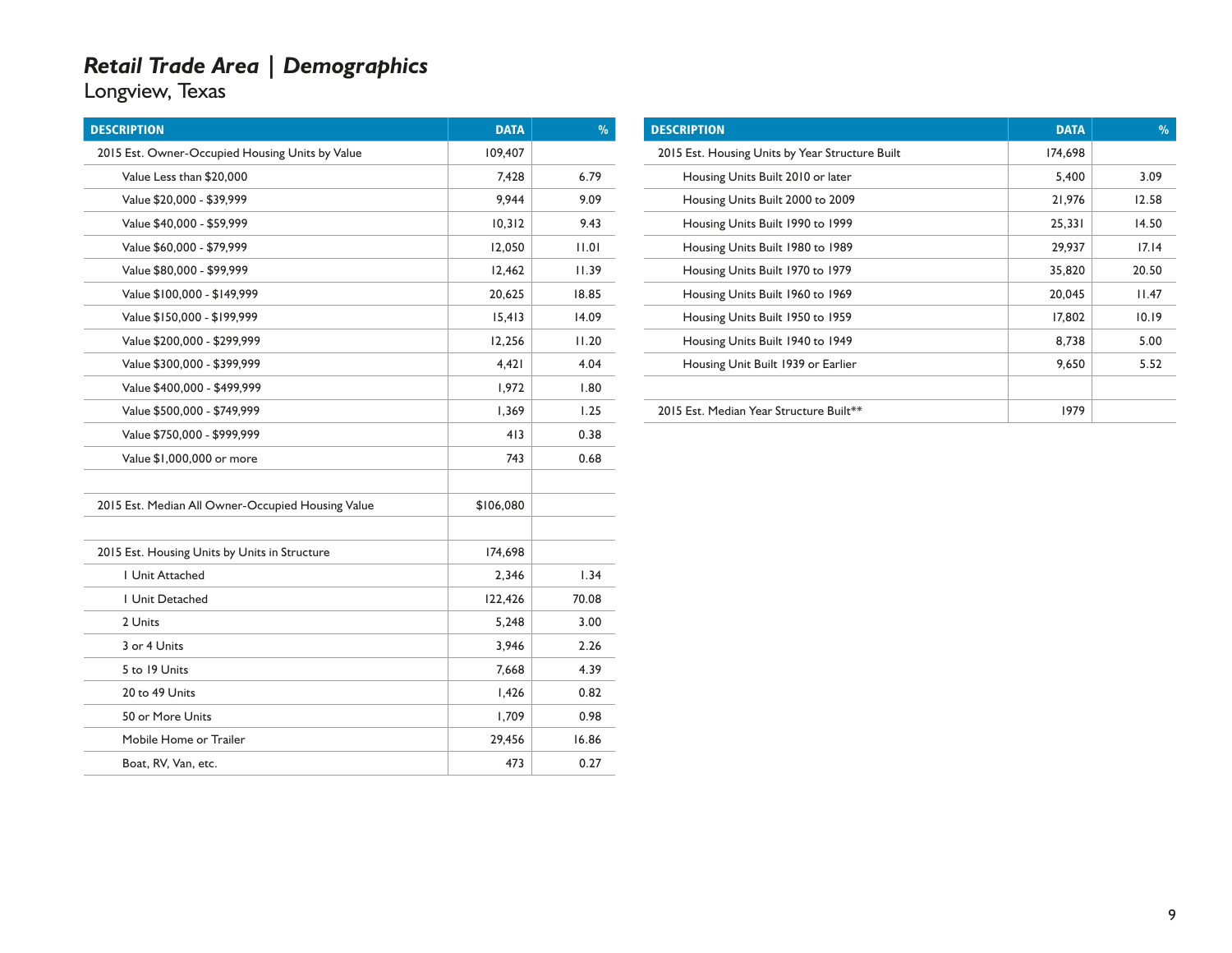



C. Kelly Cofer President & CEO The Retail Coach, LLC

#### About The Retail Coach

The Retail Coach, LLC, is a national retail analytics and locational intelligence firm that specializes in all aspects of retail market analyses and recruitment, from "macro to micro" trade area assessment to actively recruiting retailers on behalf of our clients.

Through its unique Retail:360 process, The Retail Coach offers a dynamic system of products and services that better enable communities to maximize their retail development potential.

#### Retail:360 Process

Providing more than simple data reports of psychographic and demographic trends, The Retail Coach goes well beyond other retail consulting and market research firms' offerings by combining current national and statewide demographics and trend data with real-world, "on-the-ground" data gathered through extensive visits within our clients' communities.

Every community is different, and there is no "one size fits all" retail recruitment solution. Compiling the gathered data into client-tailored information packets that are uniquely designed for, and targeted to, specific retailers and restaurants who meet the community's needs helps assure our clients that they are receiving the latest and best information for their retail recruitment efforts — all with personal service and coaching guidance that continues beyond the initial project scope and timeline.

Our Retail:360 process assures that communities get timely, accurate and relevant information. Translating that data into the information that retailers need and seek assures our clients even better possibilities for tremendous retail growth and success.

### The Retail Coach - It's not about data. It's about your success.

The Retail Coach, LLC | P. O. Box 7272 | Tupelo, Mississippi 38802 *tel* 800.851.0962 | *fax* 662.844.2738 | *e-mail* info@theretailcoach.net | *web* www.theretailcoach.net